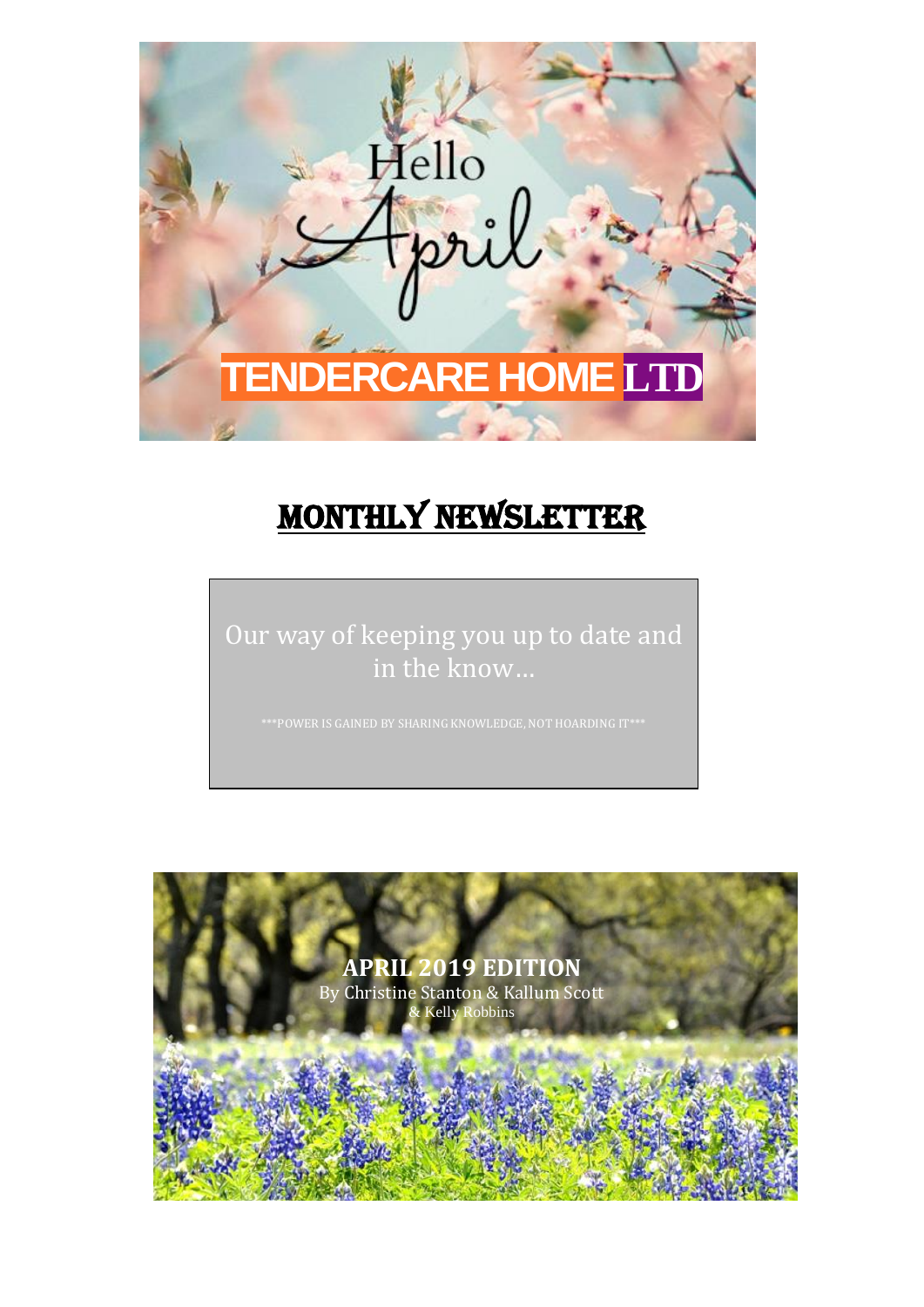We would like to welcome you to Tendercare Home Ltd April newsletter. Here we will share all the exciting events going on in the home during the month of April. Including any upcoming Birthdays.



### **APRIL BIRTHDAYS**

- $\circ$  Josphine Hall 9<sup>th</sup> April
- o Kenneth Parsons 22nd April
- o Mildred Beaumont 22nd April

#### *Get to know your Carer*

*We would like to take the time to introduce you to the carers, managers and seniors.* 



*I became the registered manager of Tendercare Ltd in 2005. Before that I have many years experience in different aspects of care from Residential care, to Rehabilative care and relevant legislation areas. Since becoming the manager at Tendercare I have had many lovely years getting to know staff, residents and the family members. I have gained a good relationship with many of them and strive to continue doing this. I have 3 children, a girl and two twin boys. I like to travel in my spare time and see new places. I hope to continue to make every residents day a pleasant one here at Tendercare for many years to come.* 

*Its your birthday!* Party, eat cake, open presents, blow out candles, and make a wish!!!

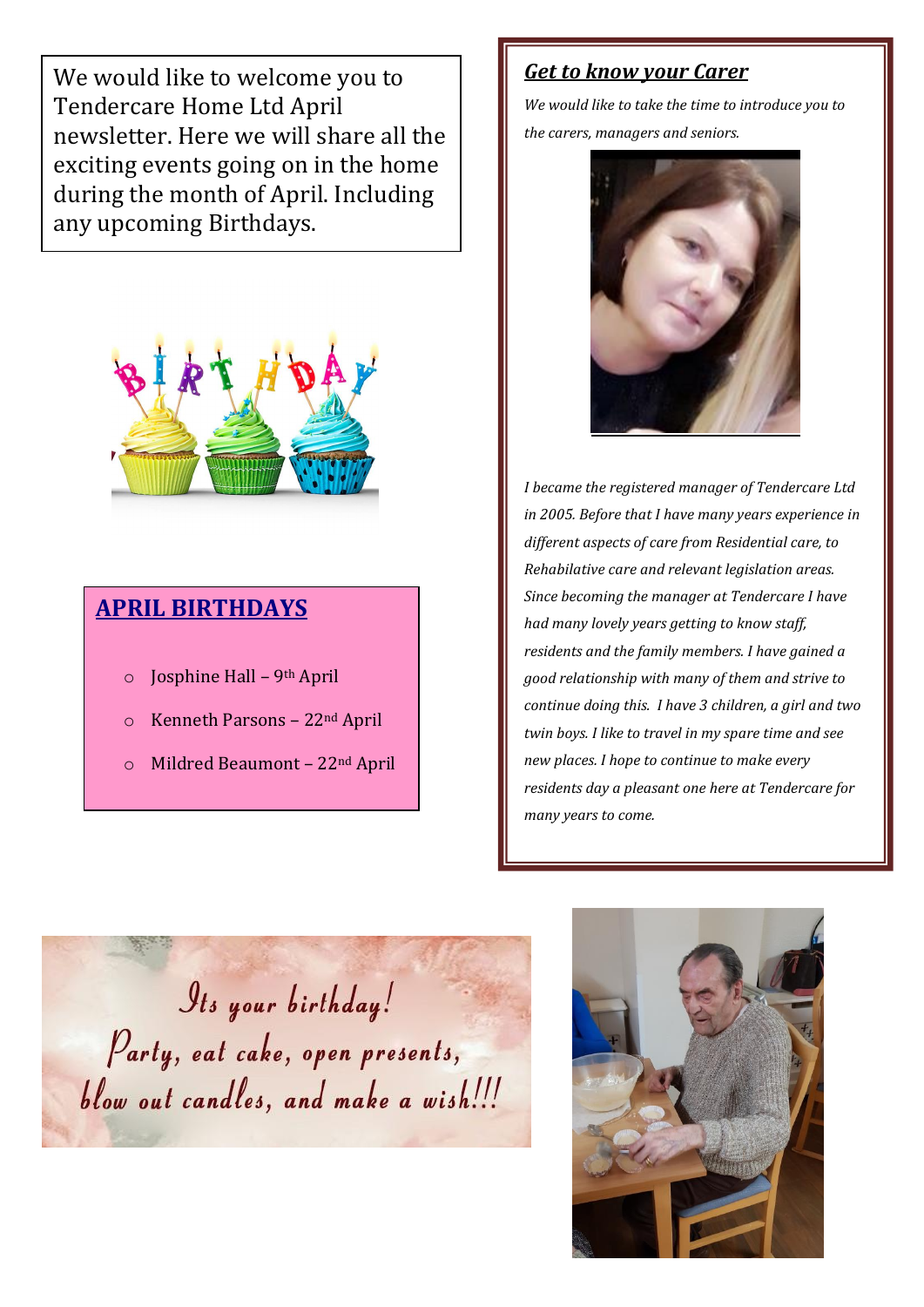

## **STAFF NEWS**



#### **Alex**

Alex joined Tendercare in March and has really been enjoying her time here. She has been doing care for around 3 years now and strives to one day become a senior carer. She has 1 young child at home and like to spend her spare time with family.

#### **Jennie**

Jennie joined Tendercare as part of our Domestic team in November. She also works in the Care and Kitchen areas when required. She has 3 children at home and 3 dogs. In her spare time she likes to bake cakes and often brings in Baked goods for the residents to sample too.

## **WHAT HAPPENED IN MARCH**



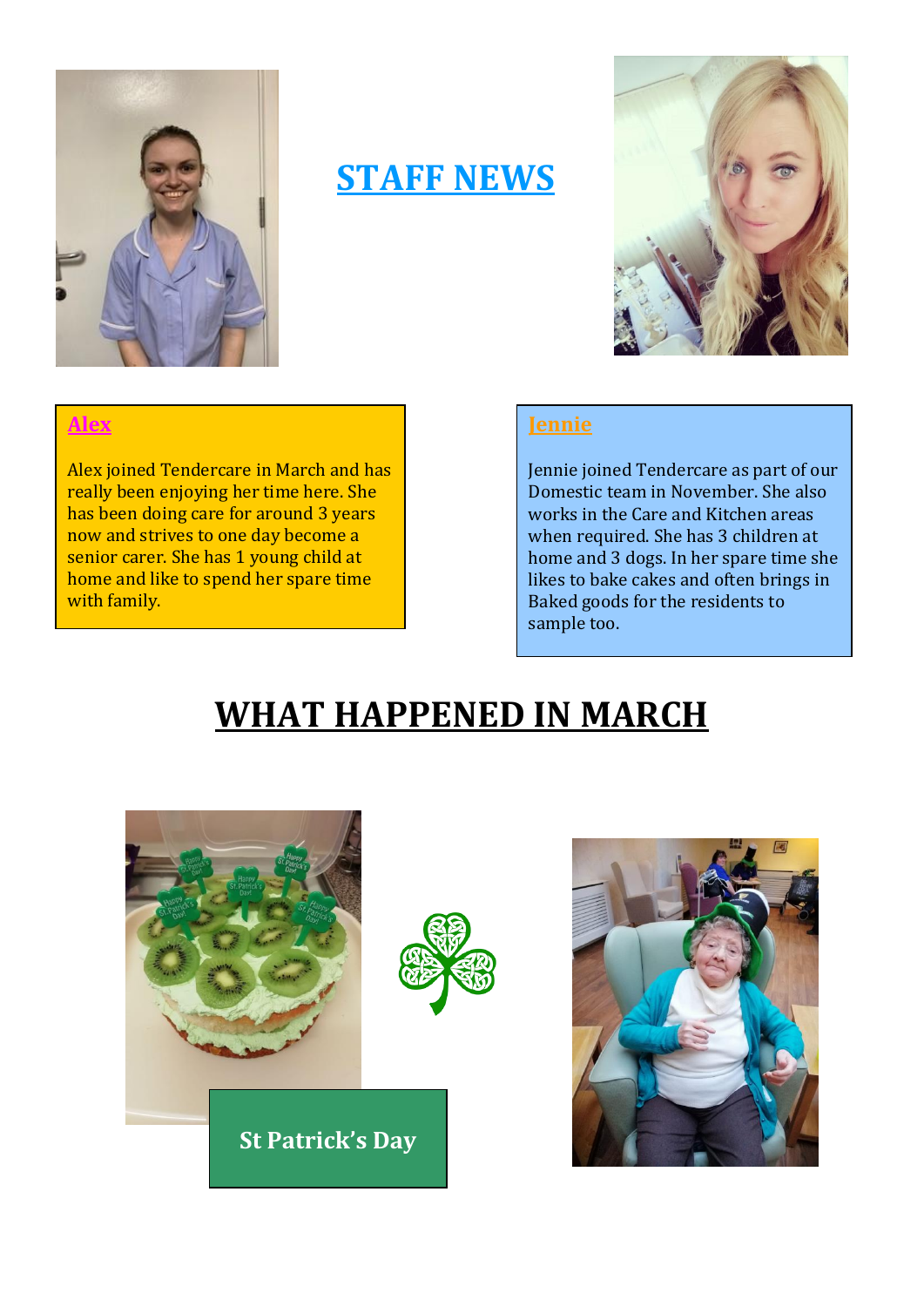





### **UPCOMING EVENTS IN APRIL**

- $\triangleright$  1<sup>st</sup> April April Fools Day....there will be pranks going on around the home until 12.00 noon
- $\geq 13$ <sup>th</sup> April People from a local church will be attending the home at 11.00am
- $\geq 21$ <sup>st</sup> April Easter Sunday...there will be a Ester Egg hunt taking place with the residents
- $\geq 23$ <sup>rd</sup> April St Georges Day, followed by a Cheese & Wine Evening
- ➢ 27th April People from a local church will be attending the home at 11.00am





During the month of April we will also be taking part in our monthly food events. April will be focusing on the following Italian foods

- o Spaghetti Bolognese/Pizza
- o Tiramisu

These will be specially prepared by one of our on house kitchen cooks.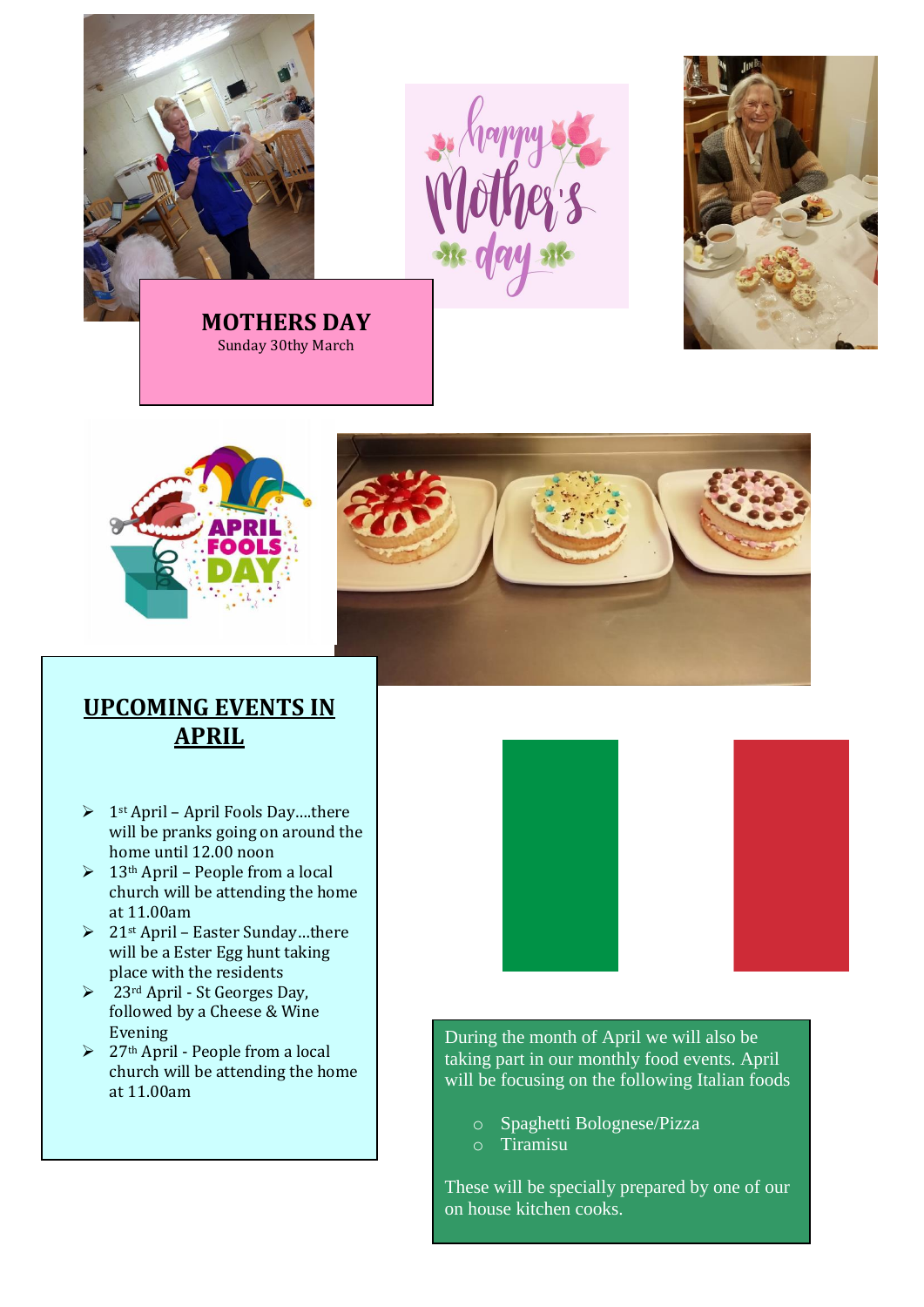



R S F T F P G N  $\overline{1}$ P  $H$ T W N  $\overline{A}$ N  $\overline{C}$ S E  $\mathsf{R}$  $\overline{1}$ V L  $\times$  $\circ$ F  $\circ$ N A B K <sub>B</sub> J  $\overline{J}$ Ť  $\Omega$  $\Omega$ T B G T  $\cup$ A p. K C N T  $\mathsf{C}$  $\overline{\mathsf{R}}$ E  $\overline{A}$ V B B Y  $\cup$ H T M C  $\Omega$ K  $\mathsf{R}$ G  $\mathbf{1}$ N A  $\mathsf{D}$  $\circ$ E P  $\overline{A}$  $\Omega$ F P H P T  $\Omega$ D S  $\Omega$  $\cup$ G  $\overline{A}$ Τ N U Н B P. S S  $\circ$ Y Y  $\mathsf{K}$ Y N  $\mathsf{R}$ M H T N  $\mathcal{C}$ B Ü  $\overline{7}$ X F M Y N  $\Omega$ T W т S X  $\mathcal{C}$ L B T  $\circ$ J N P  $\Omega$ B E  $\overline{A}$ S A N  $\Omega$ S P  $\mathsf{x}$ S L M  $\Omega$ M G  $\mathsf{R}$ F T P  $\mathbf{I}$ F P P  $\vee$ Y  $\overline{\mathsf{R}}$ S X E K  $\overline{A}$  $\overline{\mathsf{R}}$  $\mathbf{I}$ Y  $\mathsf{A}$  $\mathsf{R}$ C E W S C T Z A Ľ  $\overline{A}$ G  $\mathsf{R}$ L N F A L E K Н T T E S N C G L  $\overline{A}$ Z S E S W  $\mathbb{R}$ P Ζ U X M W Κ A Н Ĵ  $\overline{C}$ Z S X S X D  $H$  $\mathsf{C}$ B G Y X E

Easter



Get more free printable activities for kids of all ages at www.printables4kids.com. ©2007 WWW.PRINTABLES4KIDS.COM This puzzle is for personal use only and may not be sold or duplicated for sale.